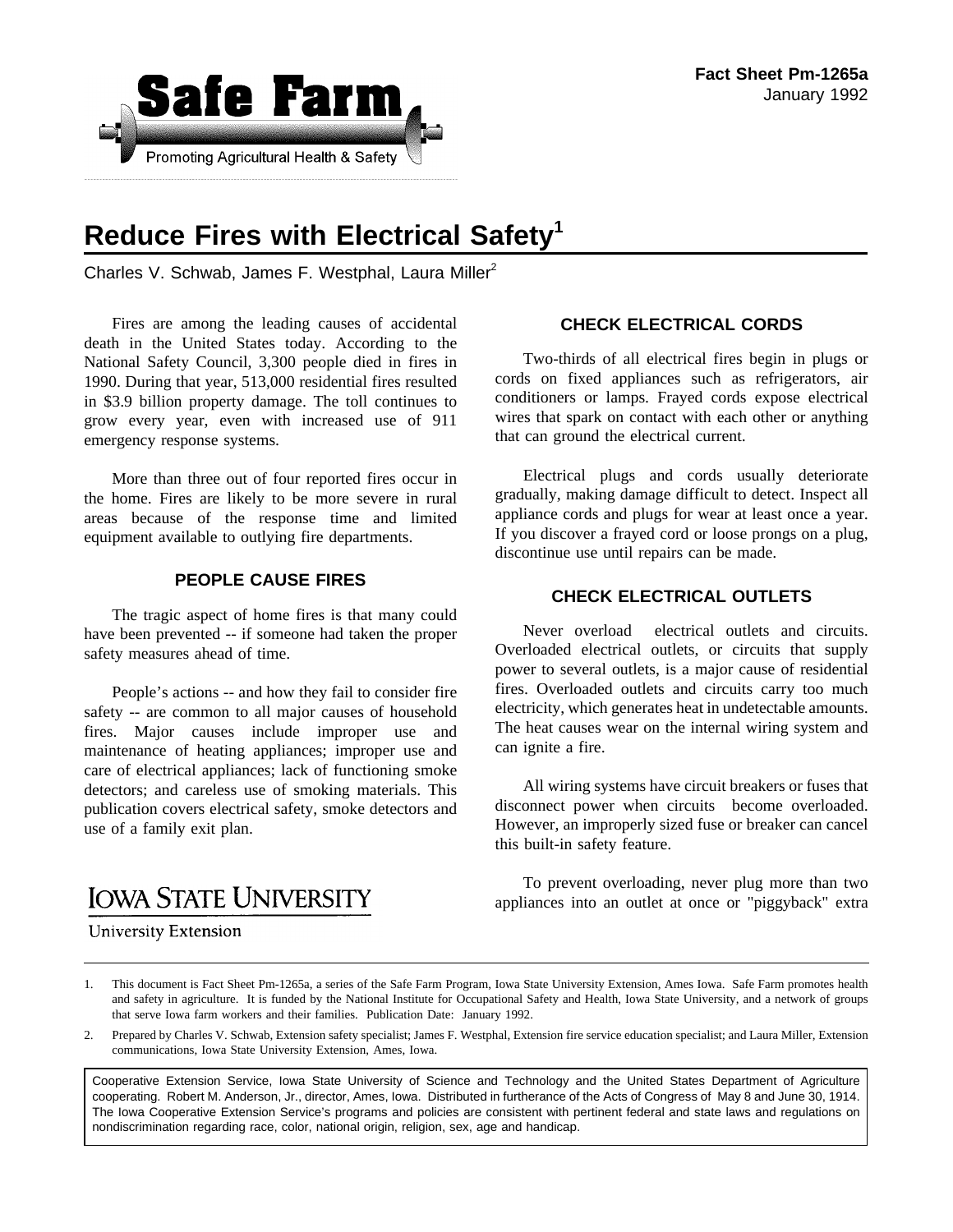appliances on extension cords or wall outlets. Use only outlets designed to handle multiple plugs.

Give special consideration to appliances that use 1,000 or more watts, such as air conditioners, refrigerators, hot plates, irons, microwave ovens, dishwashers, heaters, and deep fryers. Avoid plugging them into the same outlet or circuit. To use these appliances safely, know which outlets are connected to the same electrical circuit in your home. Do not exceed 1,500 watts for each outlet or circuit. Wattage requirements are listed in appliance manufacturer's instructions.

Begin a habit of regularly checking electrical cords and outlets. Fires that begin in these areas are difficult to detect, yet easy to prevent.

#### **CHECK SMOKE ALARMS**

Researchers estimate that smoke alarms could have prevented almost half of the annual fire fatalities. Smoke alarms alert you to potential dangers that your senses cannot detect, such as a slow, smoldering fire in an overloaded electrical outlet.

However, it is more dangerous to rely on a smoke alarm that does not work properly than it is to have no smoke alarm in your home. Check the operation of the smoke alarm every month, and replace batteries once a year.

If smoke from cooking sets off your alarm, never remove the battery to disable the alarm. You may forget to replace and reconnect the battery when cooking smoke is no longer a problem, and the disabled alarm offers a false sense of security. Consult a professional if the alarm continuously sounds from cooking smoke. The alarm may be located too close to the kitchen, or an exhaust fan may be needed in the cooking area.

Consider manufacturer's suggestions on where to locate the smoke alarm. All smoke alarms should be placed on the ceiling or a wall near the ceiling in central locations. Most manufacturers suggest at least one smoke alarm for each floor. Some floor plans may require additional locations. Always select an alarm that has been tested and displays the seal of a testing organization.

#### **PREPARE A FAMILY EXIT PLAN**

Early warning by a smoke alarm is effective only when accompanied by a prepared emergency exit plan. Emergency exit plans let you rely on automatic responses during an actual emergency.

It's a good idea to develop your own Operation EDITH, Exit Drills in The Home. A good plan is known by all members of a household and includes an outside meeting location away from danger of the fire. It also will include more than one way to get out of each area of the home. Stage Operation EDITH practice drills periodically, then discuss the plan with family members.

Safe use of electrical appliances and outlets, a working smoke alarm, and a good family emergency exit plan may be all that's needed to protect you and your family from the dangers of fire.

#### **HOME FIRE SAFETY**

#### **How Much Do You Know?**

Test your skill with this quick quiz.

- 1. How many people die in home fires in the United States each year?
	- a. 1,100
	- b. less than 600
	- c. about 3,300
- 2. A standard electrical outlet could safely handle which combination of items:
	- a. air conditioner, hair dryer and clock radio
	- b. a family-sized refrigerator and microwave
	- c. a belt sander and 50-watt trouble light
- 3. Most electrical fires in the home begin in the structure's internal wiring system. True or false?
- 4. A battery-operated smoke detector will alert the household to danger if you:
	- a. test the smoke detector once a month
	- b. change batteries at least once a year
	- c. never remove batteries to disable the alarm because of smoke from cooking
	- d. all of the above

See answers at the end of "What Can You Do?".